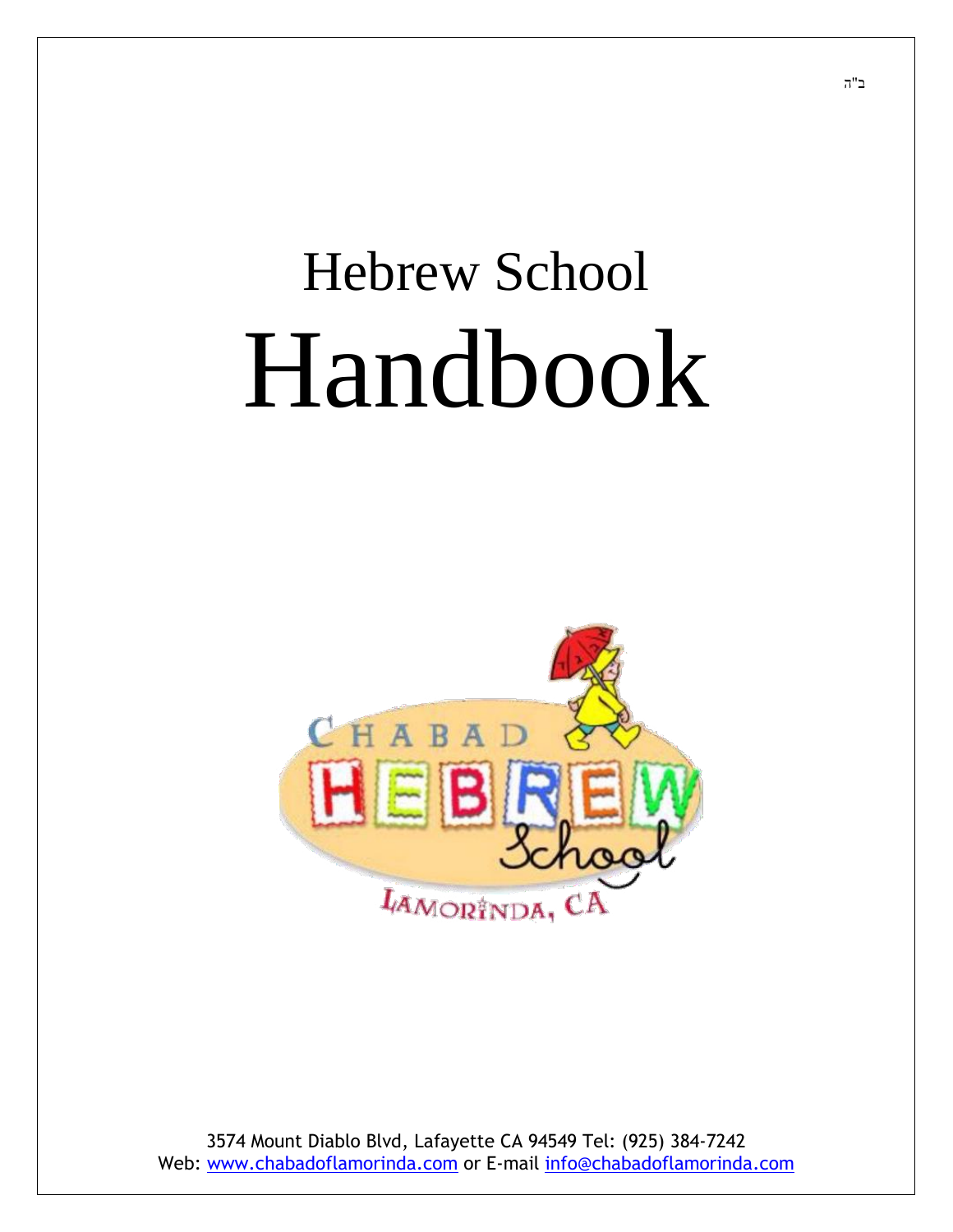## **Welcome**

Welcome to Chabad Hebrew School, the newest and most innovative Hebrew School in Lamorinda CA. Our School is a trendsetter in creative Jewish education for children ages three to thirteen. The Chabad Hebrew School offers an outstanding program that will give your child a solid foundation in the fundamentals of Judaism, and will instill in your child the faith, beauty and values of our heritage.

Chabad Hebrew School begins in August.

Our student body is made up of children from various backgrounds and affiliations. We encourage you, as a parent to get involved, ask questions and keep in touch with our school. You may very well discover that your child's Hebrew School education at Chabad Hebrew School will add an enriching spiritual dimension to the lives of your entire family.

*We are enthusiastic about the beautiful lessons that Judaism has to offer, and we hope to transmit that excitement to the children through the excellent Hebrew School program at Chabad.*

## **The Goals of our Program**

 To attain a strong feeling of identity with their heritage and to develop a sense of Love and Pride in being Jewish.

 Discover and explore the Torah (Bible), the incredible history of the Jewish people and see its relevance for all times.

- Gain an understanding of the practices and traditions of Judaism.
- Know the morals, values and ethical behavior mandated by the Torah.
- Hands-on experience and appreciation for all holidays.

• Master the skills of Hebrew reading and writing through a new and creative program "Aleph Champ."

 Understand basic Hebrew words, emphasizing prayers so that the students will feel comfortable when attending services.

- Identify with the land of Israel as their own land and its inhabitants.
- Allow students to express their opinions and questions about G-d, Torah and religion.

 Attain a "Jewish" perspective on life and maintain Jewish feelings and involvement beyond the years at Hebrew School and ultimately perpetuate this onto future generations.

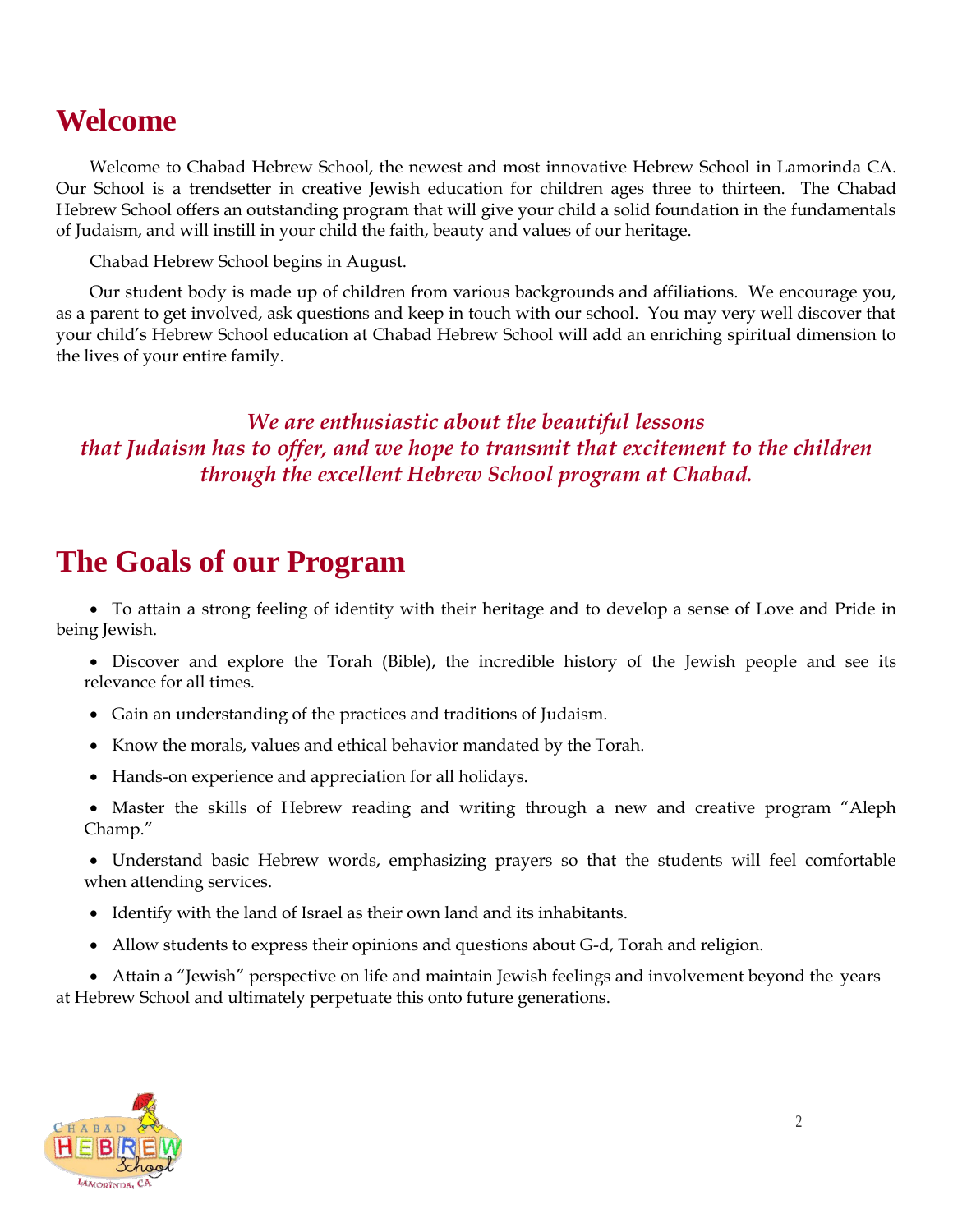## **Information**

| Ages:          | Our program is for boys and girls ages 3-13                                                         |
|----------------|-----------------------------------------------------------------------------------------------------|
| Dates:         | Hebrew School begins in August. See the Hebrew School Calendar for exact dates.                     |
| Hours:         | Classes are held: Sundays 10:00 a.m. - 12:00 p.m.                                                   |
| Tuition:       | \$500 (including registration and book fees)                                                        |
|                | No child will be turned away due to lack of funds. If needed, please request a<br>scholarship form. |
| Registration:  | Fill out an application online or print out a copy and mail it to our office.                       |
| Important #'s: | Administrator: Rabbi Yisroel Labkowski                                                              |
|                | Director: Mrs. Tzipora Labkowski                                                                    |
|                | In case of emergency or during school hours: 924 384-7242                                           |

## **Curriculum**

#### Hebrew

Have you ever heard "but Hebrew reading is boring"? Move over and make room for Aleph Champ, modeled after the Karate/Martial Arts system. Aleph Champ motivates students as they advance in rank from White to Red and all the way to Black Belt, as they learn to read Hebrew in an efficient, well-orchestrated and fun manner.

#### Torah (Bible) and Jewish History

Throughout the year your children will be learning Jewish History to give them a sense of Jewish pride and identity. Your children can expect to cover from the creation of the world until the Jewish Exodus from Egypt. History will be taught in a story form as well through games, projects, dramatizations and contests.

#### Holidays

Hands-on lessons on each Jewish holiday will fill the calendar as we proceed from Rosh Hashanah and the High Holidays through the holiday of Shavuot. Expect your children to learn in depth about the following holidays; Rosh Hashanah, Yom Kippur, Sukkot, Simchat Torah, Chanuka, Tu Bishvat, Purim, Pesach, Lag B'omer, and Shavuot. The students will have a deeper understanding of each holiday and its traditions and customs. Chabad Hebrew School will also host holiday celebrations for our students and their families.

#### Jewish Values and Ethics

Using the various textbooks the students will read and discuss stories and case scenarios that have practical application to our everyday life. They will understand that our religion is based on a G-d given set of